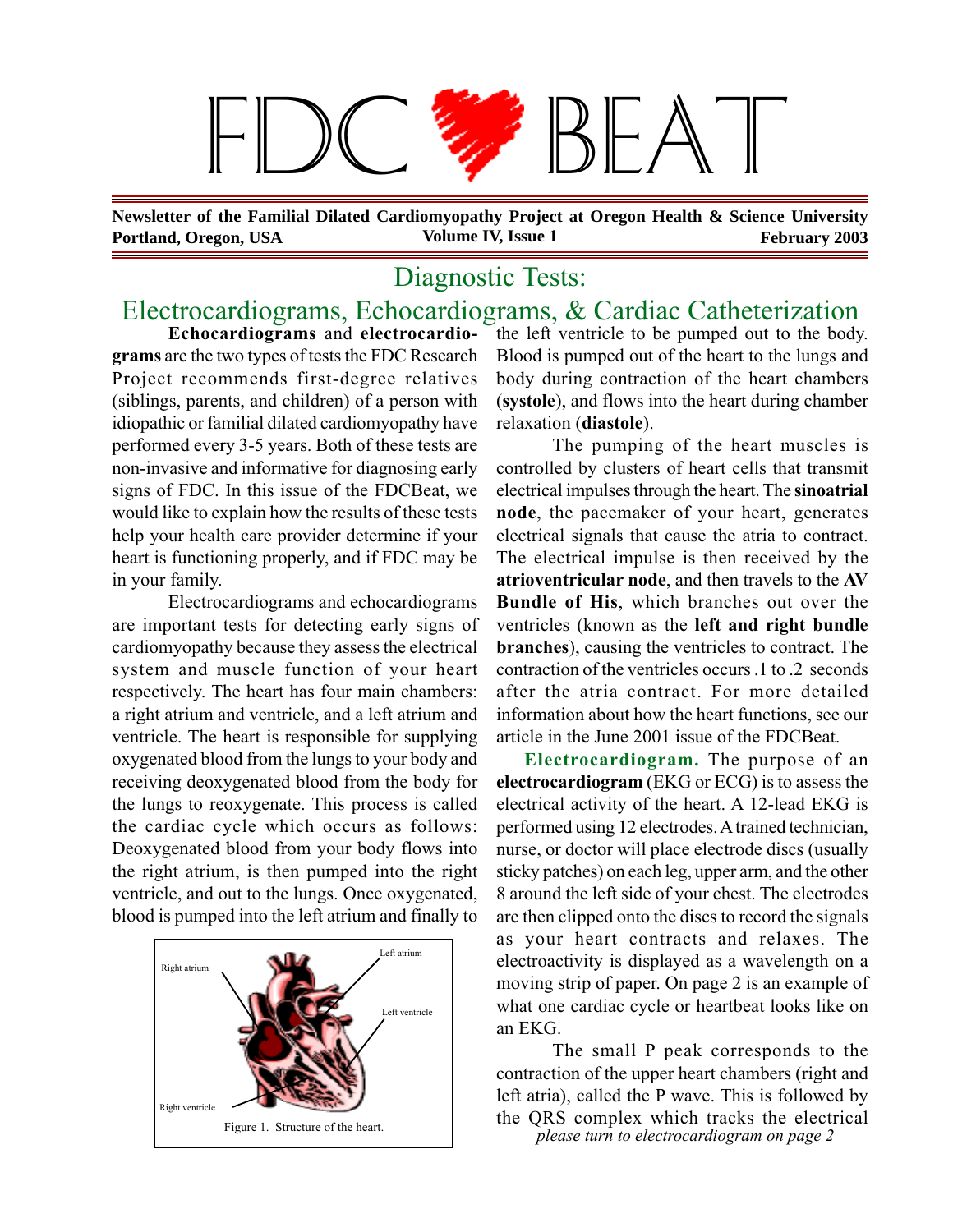impulses through the lower heart chambers when they contract (right and left ventricles). The third peak,T wave, is the relaxation period of the lower chambers. *contiuned from electrocardiogram page 1*

EKG reports will include a measurement of the heart's rate and rhythm. Rhythm abnormalites are determined by measuring the length of time it takes electrical signals to travel to different parts of the heart, illustrated by the distance between peaks, such as the PR interval (beginning of the P wave to the start of the QRS complex) and QRS intervals. Other intervals may also be calculated and recorded on an EKG report.



. report would look at all 12 leads to check for normal A health care provider evaluating an EKG appearance and size of the P wave, QRS complex, and T wave. Abnormally long intervals may mean that the heart's electrical signals that control chamber contraction are delayed. This is known as **heart block,** such as an **AV block** (delayed communication between the atria and ventricles, shown as a long PR interval), and a **Bundle branch block** (delayed contraction of the left and/or right ventricle, seen as a wide QRS complex). These **conduction system abnormalities**, as well as others, may be accompanied by symptoms of dizziness, fainting, loss of conciousness, or no symptoms.

EKG abnormalities may be early signs of FDC/IDC. Sometimes, computer generated EKG reports diagnose potential problems; however, a health care provider should review the printout taking into account your symptoms and health history to confirm a diagnosis and determine appropriate follow-up.

**Echocardiogram.** The purpose of an **echocardiogram** (echo) is to take a picture of the heart while it is pumping to determine the size of each chamber, thickness of the ventricle walls, pumping function, function and structure of the valves, and the blood flow through your heart.

An echo is performed using ultrasound: a transducer that sends and receives sound waves is placed on your chest near your heart and a visual image is created and displayed on a monitor.

An echo is performed by a highly trained technician and video taped. A cardiologist that specializes in interpreting echocardiograms reviews the images and makes a conclusive summary in a written report.

Echo reports usually include abbreviations such as **LVEDD** (left ventricular end dimension at diastole) or **LVIDd** (left ventricular internal dimension at diastole). Both of these abbreviations correspond to the size of the left ventricle chamber at relaxation. The abbreviation **LVEDS** (left ventricular end dimension at systole) or **LVIDs** (left ventricular internal dimension at systole) is the size of the left ventricle when it is contracting. Here at the FDC Research Project, we compare the LVIDd with a chart that shows the percentage of people the same height and sex that would have a heart size as large as yours. If the LVIDd measurement is above the 95th percentile, meaning 5% or less have a heart size larger, the left ventricle is considered dilated.

Other abbreviations include **LVPW** and **LVSW**; these are measurements of the left ventricular outer and inner wall thicknesses (posterior and septal). A thickened left ventricular wall can be associated with another type of cardiomyopathy called **hypertrophic** cardiomyopathy. Many of the symptoms that occur with IDC or FDC also occur with hypertrophic cardiomyopathy. In the February 2002 issue of the FDCBeat, the front-page article discusses hypertrophic and other types of cardiomyopathy.

During an echo the **ejection fraction** is also estimated. An ejection fraction is the percentage of blood pumped out of the left ventricle to the body during the contraction. A normal ejection fraction is above 55%. Below 50% is abnormally low and is referred to as **left ventricular systolic dysfunction**. This means

*please turn to electrocardiogram on page 4*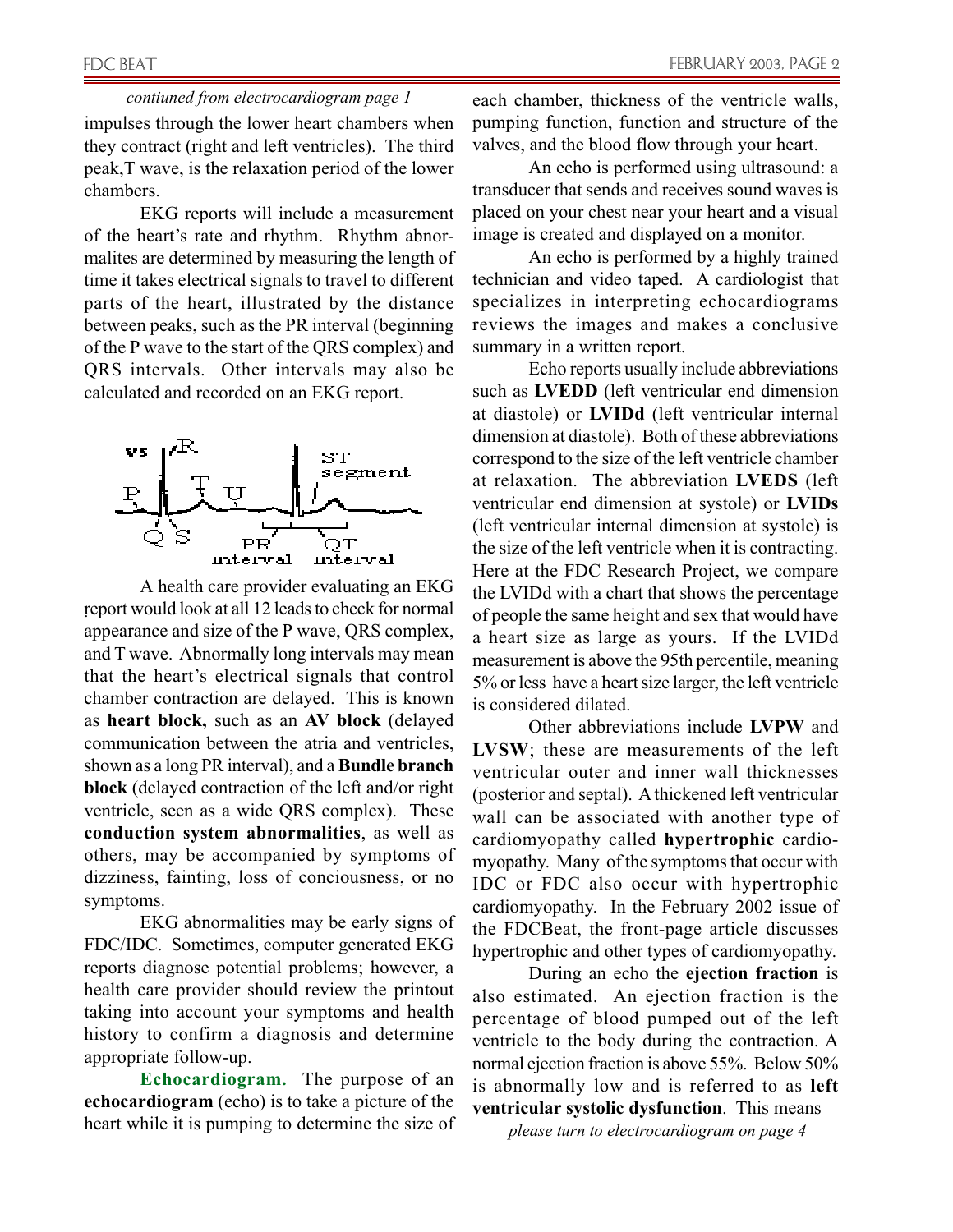# Peripartum Cardiomyopathy and FDC

**Peripartum** (meaning around birth) **cardiomyopathy** (**PPCM**) is a form of dilated cardiomyopathy that affects women and develops during or after pregnancy. PPCM occurs with approximately 1 in every 3000-4000 births. A diagnosis of PPCM is made when a woman with no prior history of heart problems develops unexplained heart failure, usually in the last month of pregnancy or within 5 months after delivery. An echocardiogram will reveal a low ejection fraction or left ventricular systolic dysfunction (see previous article for a detailed discussion of these echo terms). PPCM may easily go unrecognized, as some symptoms of heart failure - shortness of breath, fatigue, leg/ankle swelling - are common in the later months of normal pregnancy. The severity of PPCM, like FDC, is very variable, with cardiomyopathy resolving in about half of women, while the other half experience continued heart failure that may be life threatening or require transplantation.

The cause of PPCM is unknown. There are reports of familial PPCM (PPCM in more than

# New Publication:

A novel lamin A/C mutation in a family with dilated cardiomyopathy prominent conduction system disease and need for permanent pacemaker implantation. 2002. RE Hershberger, EL Hanson, PM Jakobs, H Keegan, K Coates, S Bouman, M Litt. *Am Heart J* 144(6):1081-1086.

#### **THE FDC PROJECT TEAM**

**CLINICAL GROUP:** Ray Hershberger, M.D., Jessica Kushner, M.S., C.G.C., Gillian Moyle, B.A. **BIO-INFORMATICS GROUP** Susan Ludwigsen, B.A., M.A., Warren Toy, B.S. **BASIC SCIENCE (LAB) GROUP:**

Petra Jakobs, PhD., Duanxiang Li, M.D., M.S., Michael Litt, PhD., Sharie Parks, PhD., Megan Bestwick, B.S., Salam Jafari, B.A.

one family member) in the medical literature. In addition, amongst research families we have noted both FDC (unexplained cardiomyopathy in men and non-pregnant women) and PPCM within the same family. This leads us to believe that at least some percentage of PPCM may actually be an expression of FDC occurring in pregnancy, and in these cases may have an underlying genetic cause.

Based on this thinking, the recommendations given to family members of individuals with FDC or idiopathic dilated cardiomyopathy (IDC) may also apply to women with PPCM. Women with a diagnosis of PPCM should be asked about their family history of heart problems, and echocardiogram and EKG screening of first-degree relatives (parents, siblings, children) should be considered.

We hope to learn more about the possible association of PPCM and FDC as we continue our research and enroll new families. If you or anyone in your family has been diagnosed with PPCM, please let us know!

#### **FDC BEAT Newsletter**

FDC BEAT is a triannual publication of the Familial Dilated Cardiomyopathy Project in the Division of Cardiology at Oregon Health and Science University in Portland, OR. The newsletter is not copyrighted and readers are welcome to photocopy its content to share with family members and health care professionals.

Article Authors and Newsletter Layout/Design: Jessica Kushner, M.S., C.G.C. Gillian Moyle, B.A.

#### **FDC Group Contact Information:**



Toll Free Phone Number: 1-877-800-3430

Website: www.fdc.to